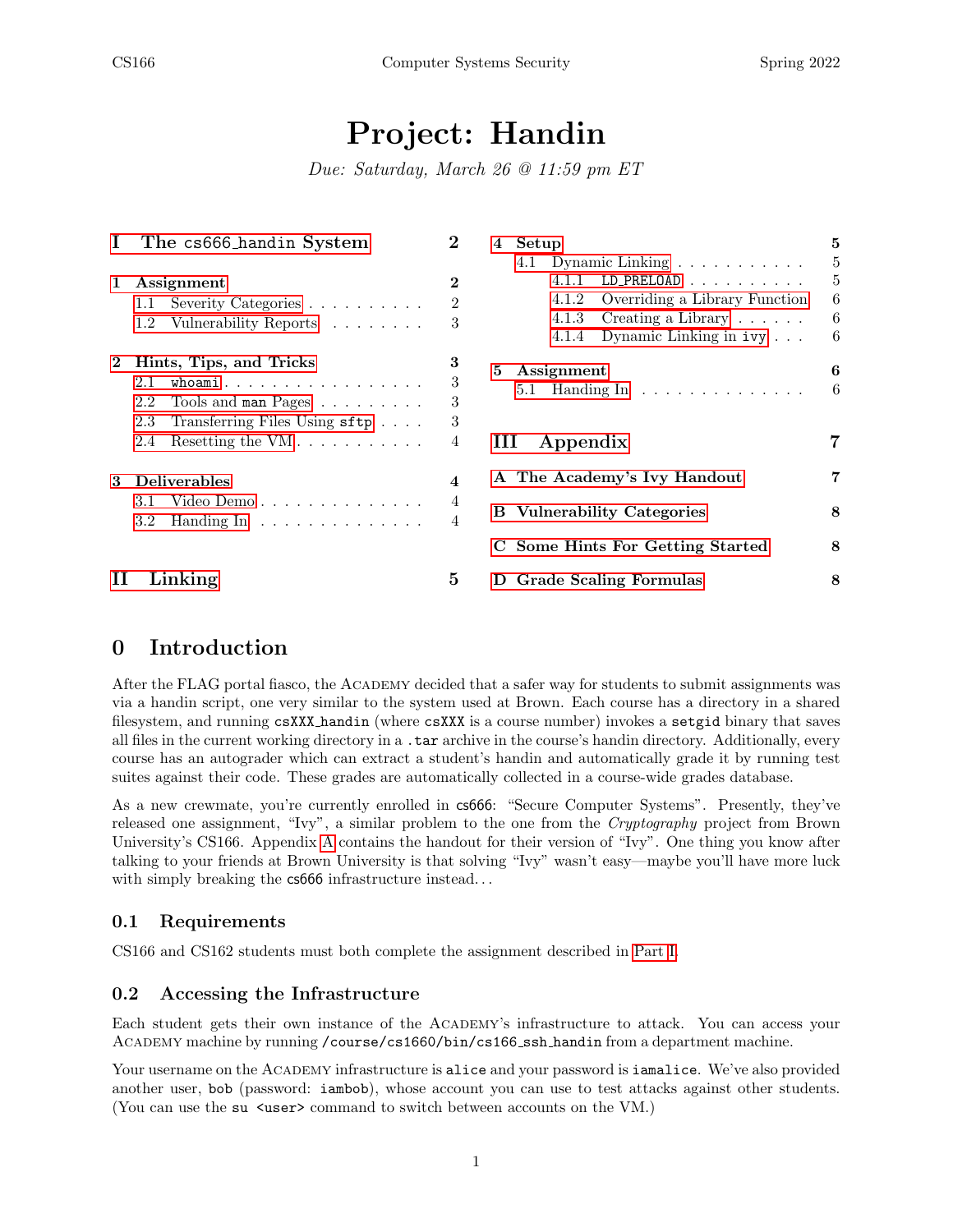## <span id="page-1-0"></span>Part I

# The cs666 handin System

In this project, you'll exercise your operating systems security knowledge and gain practice in white box testing to analyze the source code of a complex handin system to discover and exploit vulnerabilities of increasing impact. Additionally, you'll gain practice in scripting automated attacks against systems.

## <span id="page-1-1"></span>1 Assignment

You will break cs666's course infrastructure by creating exploits that take advantage of distinct vulnerabilities. Exploits must allow you to perform a normally unauthorized action in the system or discover information that unprivileged users should not have access to. For example, viewing other students' grades, accessing other students' handins, or running arbitrary code with TA group permissions would all count as exploits.

An exploit's "distinct-ness" is defined as a tuple over a file from the source code of the cs666 course infrastructure and one or more vulnerability categories. Two exploits take advantage of distinct vulnerabilities if (1) both exploits take advantage of vulnerabilities in *different files or* (2) both exploits take advantage of vulnerabilities in the same file, but rely on non-overlapping sets of vulnerability categories.

The source code of cs666's course infrastructure can be found at /course/cs1660/pub/handin on the department machines—you should refer to the files in this directory when determining if two exploits satisfy the distinct vulnerability definition above. You should also consult [Appendix B,](#page-7-0) which contains the list of possible vulnerability categories that we'll accept on this project.

### <span id="page-1-2"></span>1.1 Severity Categories

Each exploit receives points for its severity category, which describes the impact of the exploit on the system. The values of each category are outlined in the following table:

| <b>Severity Category</b> | Description                                                                      | Points                      |
|--------------------------|----------------------------------------------------------------------------------|-----------------------------|
| Arbitrary Code Execution | Execute arbitrary code as the TA group.                                          | 10                          |
| Data Modification        | Change existing data that you should not be allowed to modify.                   |                             |
| Data Exfiltration        | Get access to data that you should not have access to.                           | 6                           |
| Data Theft               | Trick the infrastructure into believing that somebody else's                     |                             |
|                          | data is your own (for example, use another student's handin                      |                             |
|                          | as your own). If you manage to also get access to the data                       |                             |
|                          | yourself, that counts as <i>Data Exfiltration</i> (not just <i>Data Theft</i> ). |                             |
| Metadata Exfiltration    | Get access to metadata that you should not have access to.                       | $\mathcal{D}_{\mathcal{L}}$ |
|                          | Metadata includes whether or not other students have handed                      |                             |
|                          | in, the names (but not contents) of files in restricted parts of                 |                             |
|                          | the file tree (under /course/cs666), etc.                                        |                             |

Both CS166 students are tasked with finding 26 points worth of exploits, with an extra credit cap of 43 points. CS162 students are tasked with finding 32 points worth of exploits, with an extra credit cap of 49 points. Raw scores are scaled to a final project score using the formulas in Appendix [D.](#page-7-2)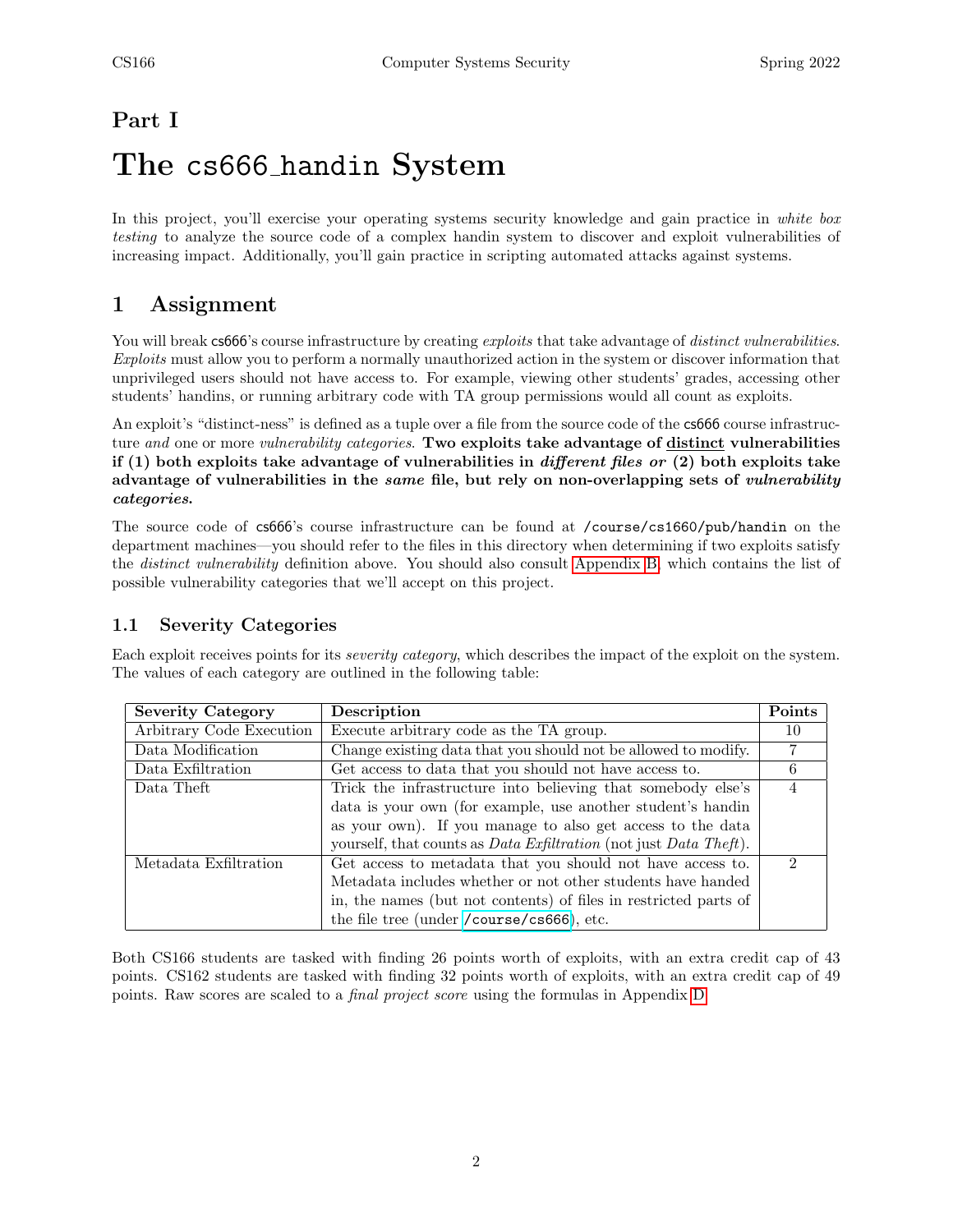### <span id="page-2-0"></span>1.2 Vulnerability Reports

In a README.pdf file, you should document the following for each of the exploits you discover:

- Metadata: The severity category of the exploit (see Section [1.1\)](#page-1-2), the vulnerability categories that the exploit takes advantage of (see Appendix [B\)](#page-7-0), and the name(s) of the file(s) that these vulnerabilities manifest in (see the source code).
- Discovery: An explanation of how you came to this plan of attack (what the system does that makes it vulnerable to this specific attack; references to relevant sections of the handin system's source code; any tools you used to make these findings; etc.).
- Impact: An explanation of how and why your attack works (what it does and why; references to portions of your exploit script, etc.) and a justification for why it works (including how the output of the script makes it clear that the attack was successful).
- Mitigation: Explain (from a technical perspective) how to repair the vulnerability without compromising intended functionality and justify why this fix blocks your exploit (and exploits similar to it). You should include *specific references to the source code* as to where fixes should be applied.

You should also include any additional files needed to perform your exploit (code, payloads, etc.) in your final handin. Your report should allow us to easily recreate your attack from only your verbal (and written) explanations and submitted files.

## <span id="page-2-1"></span>2 Hints, Tips, and Tricks

#### <span id="page-2-2"></span>2.1 whoami

There's a binary in your VM at /home/whoami which is essentially a more powerful version of the normal whoami command. It prints the uid, euid, gid, and egid of the process that it runs as (and thus, by default, that its parent process runs as). This may be useful in testing some of your exploits.

#### <span id="page-2-3"></span>2.2 Tools and man Pages

You may find the environ(5), proc(5), credentials(7), and symlink(7) man pages helpful for this assignment. In addition to those resources, you may find the following tools on your VMs useful (refer to their man pages for usage information):

- $\bullet$  stat get detailed information about a given file or directory
- $\bullet$  ps lists running processes and basic info like the commands that spawned them
- htop live process viewer
- watch execute a program periodically
- strace traces system calls
- strings prints strings in binary
- id -u <user> gets user id
- getent group <group> gets group id

## <span id="page-2-4"></span>2.3 Transferring Files Using sftp

Using sftp, you can access files in your VM to download and edit them on your local machine.If you want to transfer files between the department machines and your VM using sftp, you can run the cs166 sftp handin command from a department machine and a  $\text{sttp}$  instance will automatically be launched for you.<sup>[1](#page-2-5)</sup> After sftp is launched, you can use the get /path/to/VM/file /path/to/local/directory command to copy a file from your VM to a department machine.

<span id="page-2-5"></span><sup>&</sup>lt;sup>1</sup>If you want to run the sftp command yourself or want to access the ACADEMY's infrastructure via other tools, you can find the IP address and SSH key needed to access your instance in /course/cs1660/student/<your-login>/handin.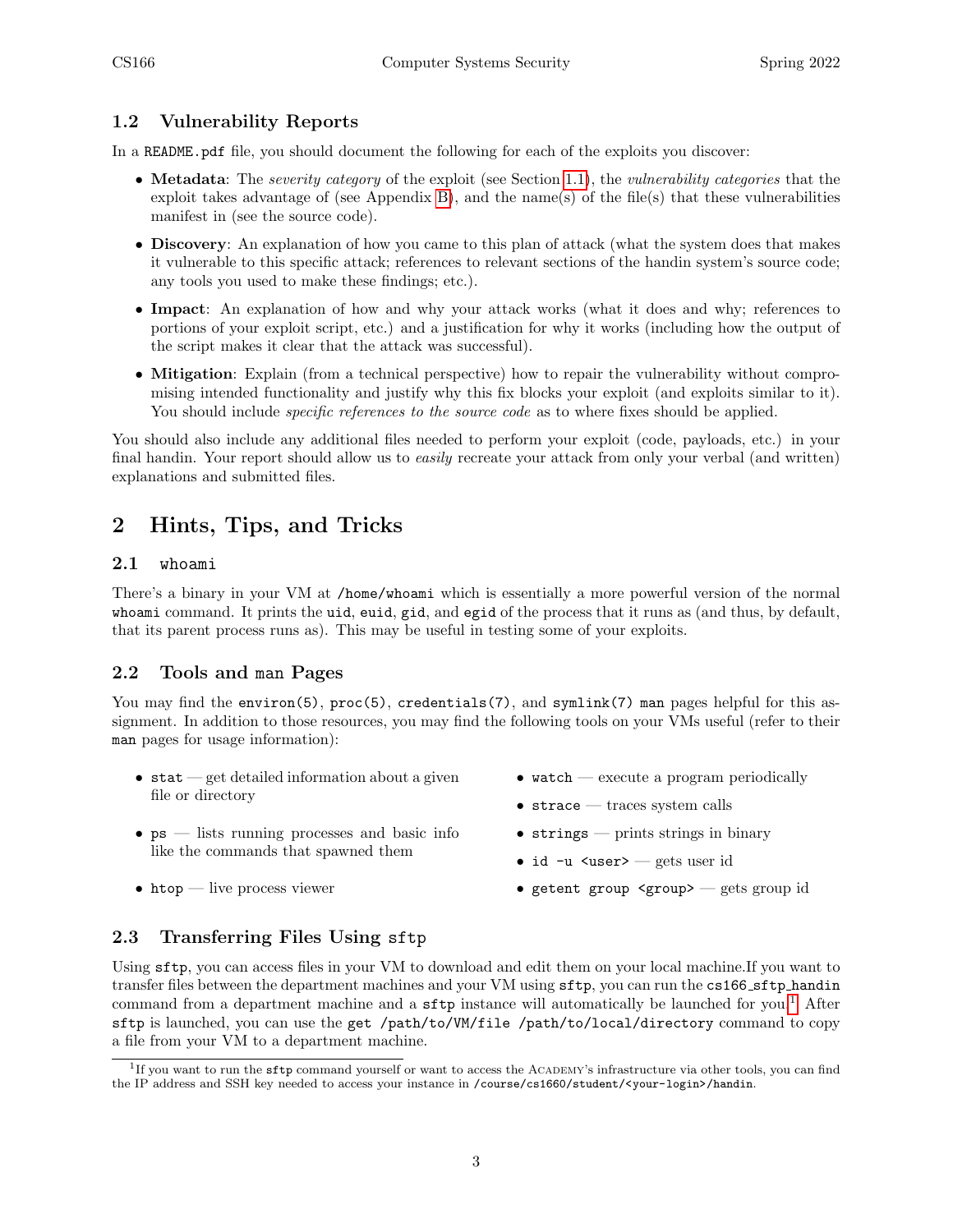To copy a file to your VM, you can use the put /path/to/local/file /path/to/VM/directory command. (To copy an entire directory, you can specify the recursive flag -r with either of the commands.)

### <span id="page-3-0"></span>2.4 Resetting the VM

If you would like to refresh the /course/cs666 directory to its original state, you can do so by running the command reset-cs666 (located at /bin/reset-cs666) on your VM. This will delete the /course/cs666 directory and recreate it. You are not allowed to use the reset-cs666 command in your actual exploits, though feel free to use it to verify that your exploit scripts work on unmodified versions of the /course/cs666 directory after you've made some progress.

If you find that you have have broken the infrastructure to the point where you think you need a full reset of your VM, please email the TA list and we'll create a new VM for you. This will change your VM's IP address and credentials needed to access the VM and will delete all files you've stored on the machine, so make sure to save all of the work you want to keep elsewhere before asking for a hard reset.

## <span id="page-3-1"></span>3 Deliverables

In the security world, attacks are only taken seriously when one can demonstrate that their attack actually allows one to perform unauthorized tasks in a clear and convincing manner. For this project, you must prepare a recorded video demonstration of all of your attacks as part of your final handin, alongside a README containing your vulnerability reports.

### <span id="page-3-2"></span>3.1 Video Demo

Your final handin must include an MP4 video file named demo.mp4 in which you demonstrate each of your exploits. The logistical requirements for this video are as follows:

- Your video must be at most 10 minutes in length. In your video, you should only demonstrate each of your exploits, not provide explanations––your README is the only place you need to include your vulnerability reports.
- We recommend that you use Zoom to locally record your presentation. Zoom will also automatically export a video in the proper MP4 format. See [https://support.zoom.us/hc/en-us/articles/](https://support.zoom.us/hc/en-us/articles/201362473) [201362473](https://support.zoom.us/hc/en-us/articles/201362473) for instructions.
- You are free to edit your video in any way that you see fit, though you aren't required to. Similarly, you don't have to record your presentation in a single take, though you can if you want.

You should aim to convince your grader that each of your exploits would work against a *clean* instance of the handin system just from your presentation of that exploit. By "clean" instance, we mean an instance of the /course/cs666 that has been reset (see Section [2.4\)](#page-3-0). This means that if your exploits may potentially interfere with each other, you should reset the application in between the presentation of your exploits.

#### <span id="page-3-3"></span>3.2 Handing In

Your handin should consist of demo.mp4 and a single PDF file README.pdf that contains written forms of your vulnerability reports in the order you are presenting each vulnerability in your demo video. You should also submit any code, files, or payloads needed to execute each of your exploits. Your additional files do not need to be named in any particular way as long as you make clear in your recorded demo and in your README.pdf which files are relevant to each vulnerability report.

Once you're ready to submit, please upload your files to the appropriately named upload point on Gradescope do not upload your files as a .zip.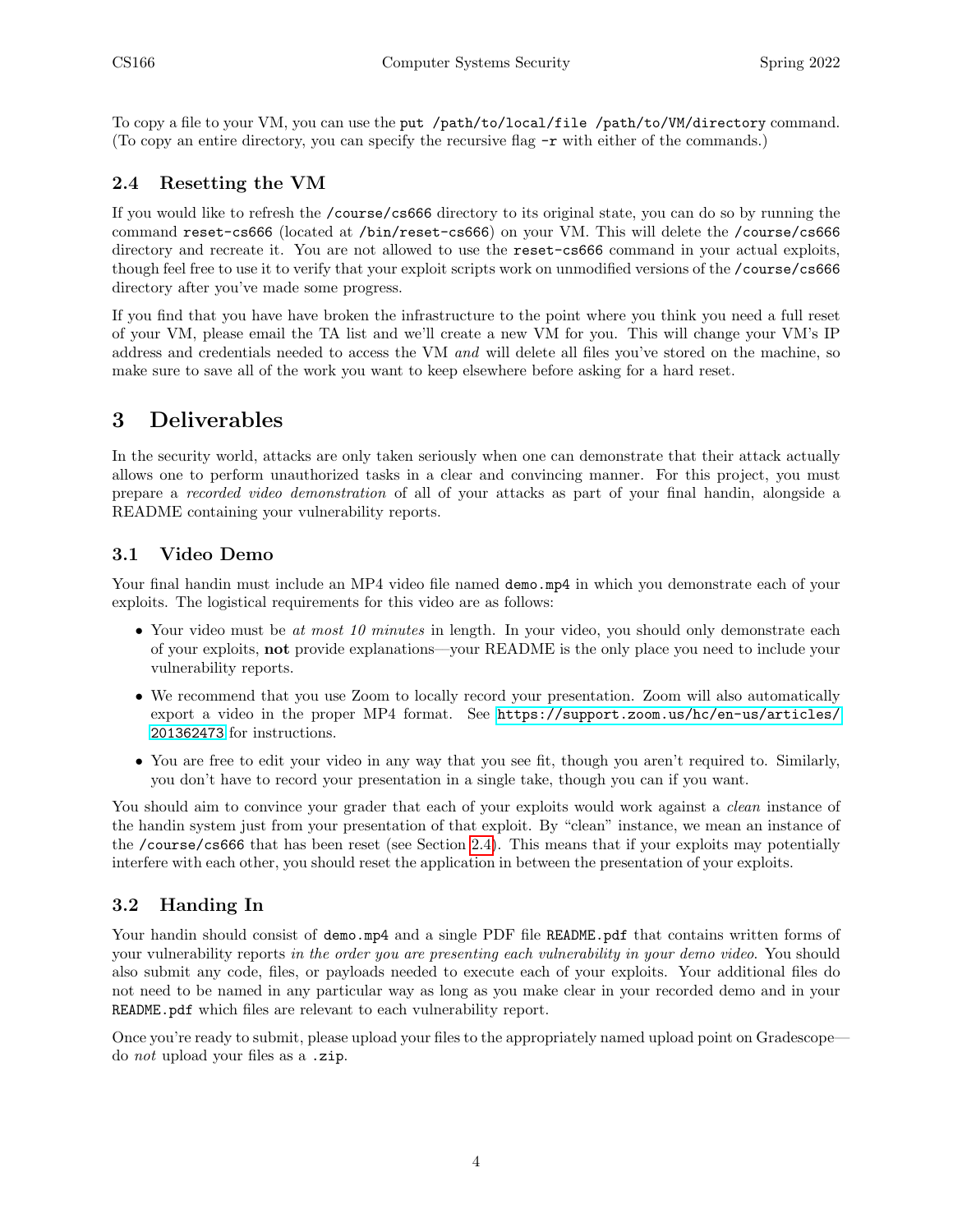# <span id="page-4-0"></span>Part II Linking

CS162 students can optionally complete this part of the project for up to 15 points extra credit on the whole assignment.

In this problem, you will explore another security hole in the CREWMATE ACADEMY's infrastructure that works regardless of whether or not the setgid handin script exists.

## <span id="page-4-1"></span>4 Setup

While you've discovered exploits that allow you to poke around the /course/cs666 directory, you've heard rumors that the  $\cos 666$  course staff left a *honeypot*<sup>[2](#page-4-4)</sup> within their course directory to detect security breaches. While the directory seems to contain the "correct" KEY value for your ivy binary, the cs666 staff supposedly put an incorrect key there as a way to detect if a student broke their permissions system! The staff can then check to see if anyone used the honeypot value as their KEY.

While you haven't been able to confirm the veracity of these remarks, you're not willing to take any chances. However, you're still a little lazy—it's too much work to actually solve the assignment as intended. Directly extracting the key from the ivy binary's data is more up your alley—and that way, you'd know for sure what the correct KEY is.

Unfortunately, the KEY is compiled directly into the binary, so the only way to extract the KEY would involve examining the memory of the binary (or the process that runs it), and non-root processes cannot examine other processes' memory. Additionally, the ivy binary doesn't have world read permissions on it, so you can't simply run strings(1) on the binary or use  $\text{gdb}(1)$  to extract the KEY. Luckily for you, cs666 made a subtle mistake in creating their binary that might still allow you to do what you want...

## <span id="page-4-2"></span>4.1 Dynamic Linking

Dynamic loading<sup>[3](#page-4-5)</sup> is a mechanism by which a computer program can, at run time, load a library into memory and execute the addresses of functions and variables contained in the library; a *dynamically linked* program is a program that takes advantage of dynamic loading. In comparison, a statically linked program has all library code included directly in the binary. Usually, there are many benefits to dynamic linking—for example, multiple processes that load the same library share a single copy of the library in physical memory, which reduces memory load—but, as we'll see in this assignment, it can also pose a massive security risk.

#### <span id="page-4-3"></span>4.1.1 LD PRELOAD

Normally, the Linux dynamic loader, ld-linux(8), finds and loads the shared libraries needed by a program (for example, the C standard library, libc.so), prepares the program to run, and then runs it. However, LD PRELOAD is an environment variable which can contain one or more paths to shared libraries, or shared objects, that the loader will load before any of the default libraries. This is called preloading a library.

When we run a dynamically linked program, the dynamic loader tries to match the names of all library functions referenced in our program to an identically named function from a loaded library, checking in each library in the order in which the libraries were loaded. This means that preloaded libraries are matched against before standard libraries.

Here's the critical insight—if we could figure out the library functions called by a dynamically linked binary, we could preload another library that defines a function with the same name as one of the library functions

<span id="page-4-4"></span> $2$ [https://en.wikipedia.org/wiki/Honeypot\\_\(computing\)](https://en.wikipedia.org/wiki/Honeypot_(computing))

<span id="page-4-5"></span> $3$ [https://en.wikipedia.org/wiki/Dynamic\\_loading](https://en.wikipedia.org/wiki/Dynamic_loading)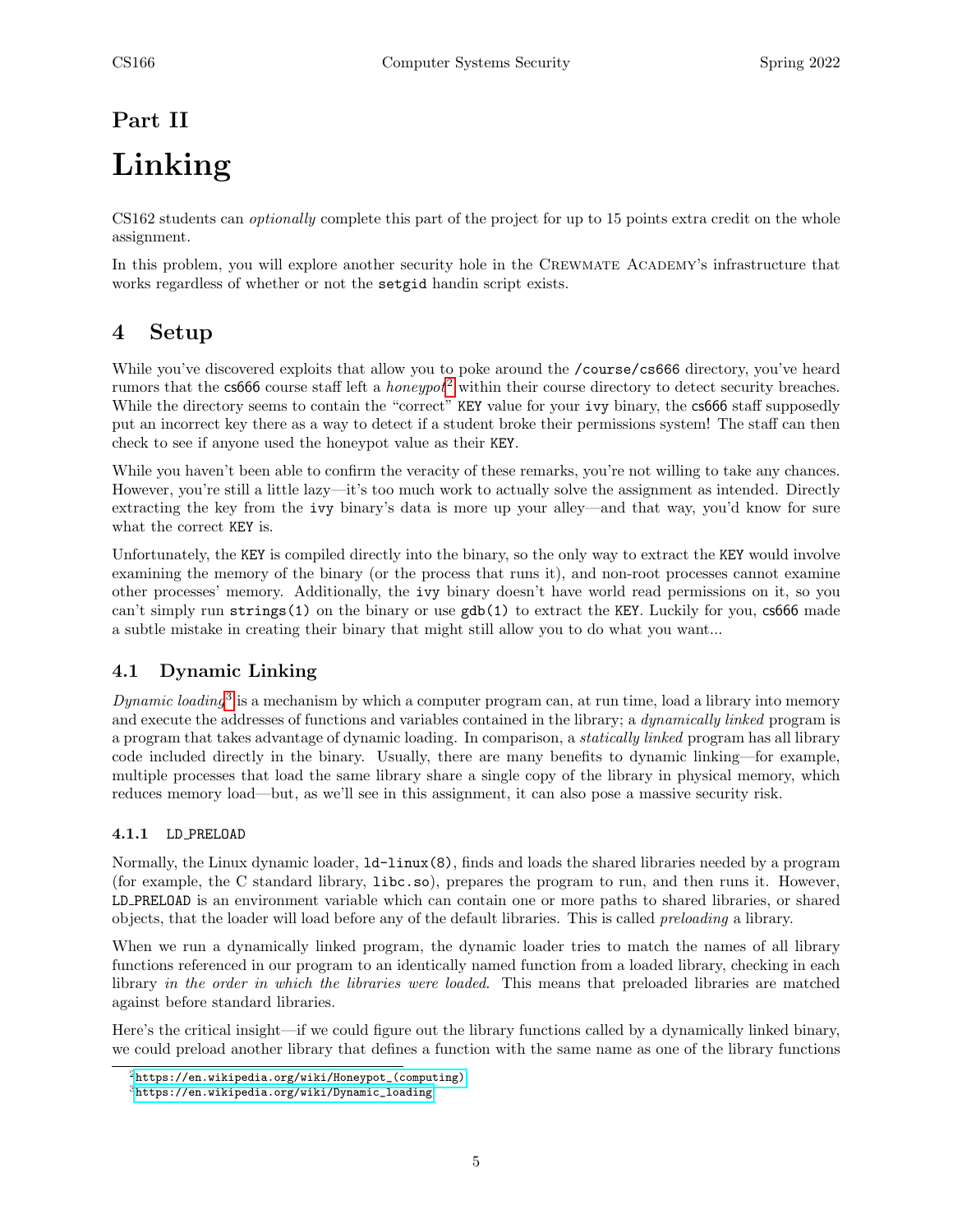referenced by that binary. In this way, we could essentially inject code into that binary, which gives us access to normally privileged actions such as inspecting the binary's memory at runtime.

#### <span id="page-5-0"></span>4.1.2 Overriding a Library Function

While we might be able to inject code into the running process, since the code we've injected runs as a standalone library, it doesn't have direct access to the variables defined within the process. However, overriding a library function gives us access to the arguments that are passed into any applications of that function in the target program. Using this technique and a little bit of source code analysis, you should be able to find an attack vector by which you can get (at least indirect) access to the KEY value, and eventually recover the KEY.

#### <span id="page-5-1"></span>4.1.3 Creating a Library

The last part to all of this is creating our own library. To do this, we can write our library in C, then use  $\text{gcc}(1)$  to compile it using special flags—in particular, the  $\text{-shared}$  and  $\text{-fPIC}$  flags.<sup>[4](#page-5-5)</sup> For example, if we've defined a library in my-library.c, we can compile it to a my-library.o file with the following:

gcc -shared -fPIC my-library.c -o my-library.so

You can then run the ivy binary in your shell with a particular LD PRELOAD environment value by setting the variable on the same line as you execute the program:

LD\_PRELOAD=/path/to/my-library.so /course/cs666/student/alice/ivy/ivy

#### <span id="page-5-2"></span>4.1.4 Dynamic Linking in ivy

Of course, none of this matters to us if we don't have a dynamically linked binary. However, by default, gcc(1) will compile C programs such that they dynamically link any referenced standard libraries unless the -static flag is passed at compile-time. The source code for the ivy binary shows us that this flag isn't present in the compile.sh script, so we can safely assume the binary is dynamically linked.

## <span id="page-5-3"></span>5 Assignment

Your task is to extract the key used in the /course/cs666/student/alice/ivy/ivy binary using the LD PRELOAD attack described above. You are not required to follow our attack description exactly, but your final submission must involve code injection via preloading a library to receive any credit.

#### <span id="page-5-4"></span>5.1 Handing In

Your handin, which should be uploaded to Gradescope, will consist of two primary files: KEY, which contains the key you recovered from the ivy binary, and README.pdf, a PDF containing:

- A detailed account of the steps that you took to recover the key (including how your library works).
- The *simplest* possible fix for this vulnerability you can find. This should be a fix that works immediately, doesn't introduce any new vulnerabilities, and requires the least amount of work to implement. (As a rough guideline for what we mean by "simplest"—we're looking for something that requires the least amount of characters to type.)

Additionally, you should submit any other files that you needed to carry out your attack. Please include documentation on how your code works and how to compile it in your README.pdf.

You do not need to demonstrate your Linking exploit during the video demo.

<span id="page-5-5"></span> $4$ -shared compiles our program to a shared object that can be included in other executables; -fPIC generates positionindependent code that ensures that other programs can dynamically load our shared object. These flags are not necessarily what you'll need on other architectures (but they definitely work for the ACADEMY's system).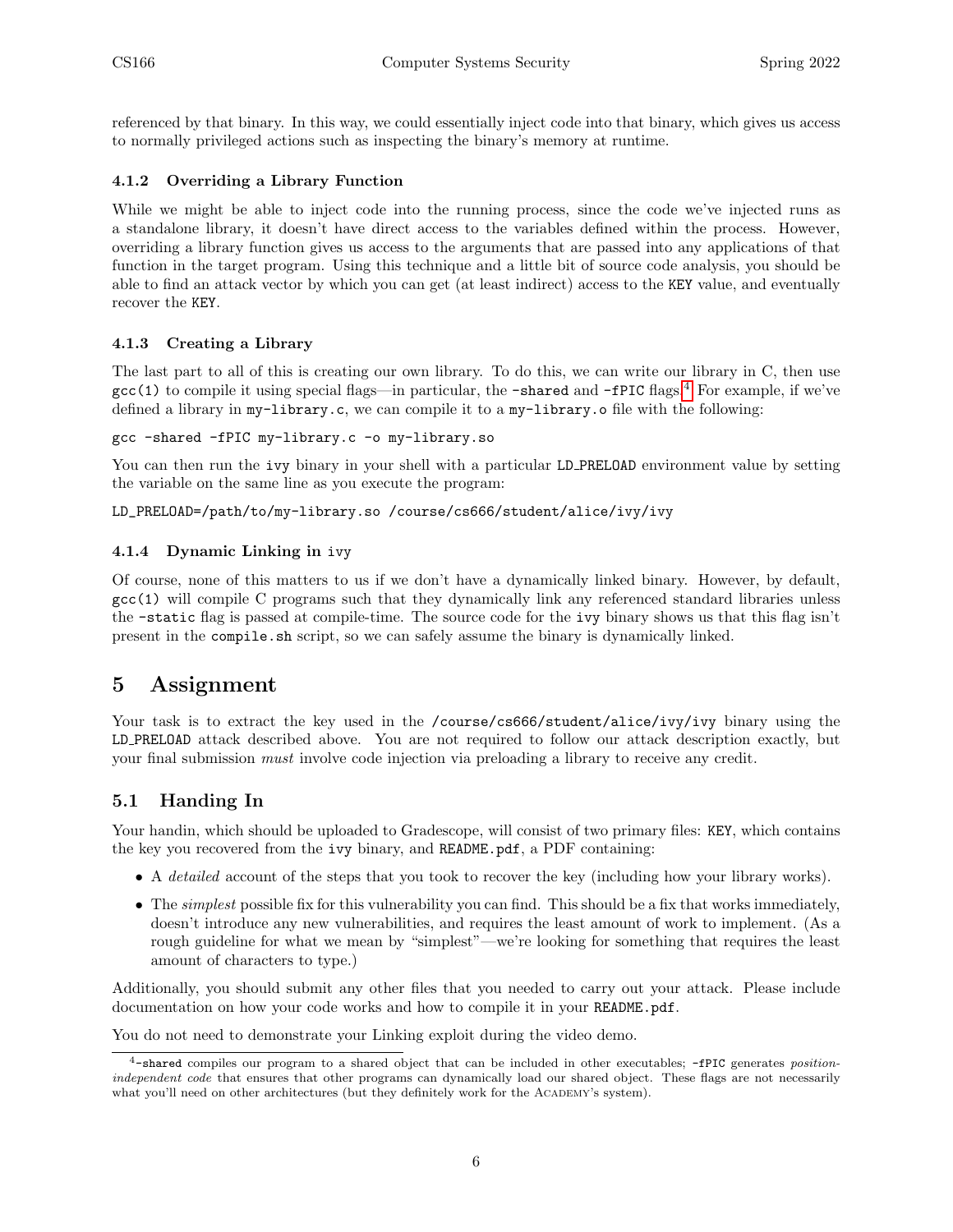# <span id="page-6-0"></span>Part III

# Appendix

# <span id="page-6-1"></span>A The Academy's Ivy Handout

Coincidentally, the Crewmate Academy's cs666 based most of their "Ivy" assignment off of the "Ivy" component from the Cryptography project in Brown University's CS166, so we've only quoted the relevant changes in their version of the "Ivy" handout below.

# Assignment: Ivy

Due: Saturday, March 26 @ 11:59 pm ET

In this problem, you'll try to steal the encryption key used by a wireless encryption protocol. As usual, this assignment is autograded immediately upon handing in, so please make sure to double-check that your handin matches the specifications described in this handout before handing in.

## A.1 Tasks

The binary at /course/cs666/student/<your-login>/ivy/ivy simulates your router. Given hexencoded plaintexts on stdin, it prints corresponding ciphertexts to stdout in the format:

<iv> <ciphertext>

Input plaintexts must match the length of the key in order to be accepted by the router. Additionally, the first line of output corresponds to the ciphertext of the authentication packet that the router first sends to the hub. You have two tasks:

- 1. Recover the shared key, k, by interacting with the binary.
- 2. Write a Go program that automatically performs your attack in the future. The /course/cs666/ pub/ivy directory contains two files, main.go and ivy.go, that you should use as a starting point for your attack.

## A.2 What to Hand In

Your handin should consist of two files: KEY and main.go. KEY should contain the recovered key, encoded in hex; main.go should implement your attack. You should not turn in the ivy.go file from the stencil code, as our autograder will supply its own copy of ivy.go to test your solution. (You'll get an error if you try to turn in ivy.go.)

You can hand in your files by running  $c\,s\,666$  handin ivy from a directory containing your KEY and main.go files. As usual, you can view your current grade on this assignment (and other course assignments) by running the report command—if you think you can improve your grade, you are welcome to hand in the assignment as many times as you'd like until the project due date.

– the  $cs666$  course staff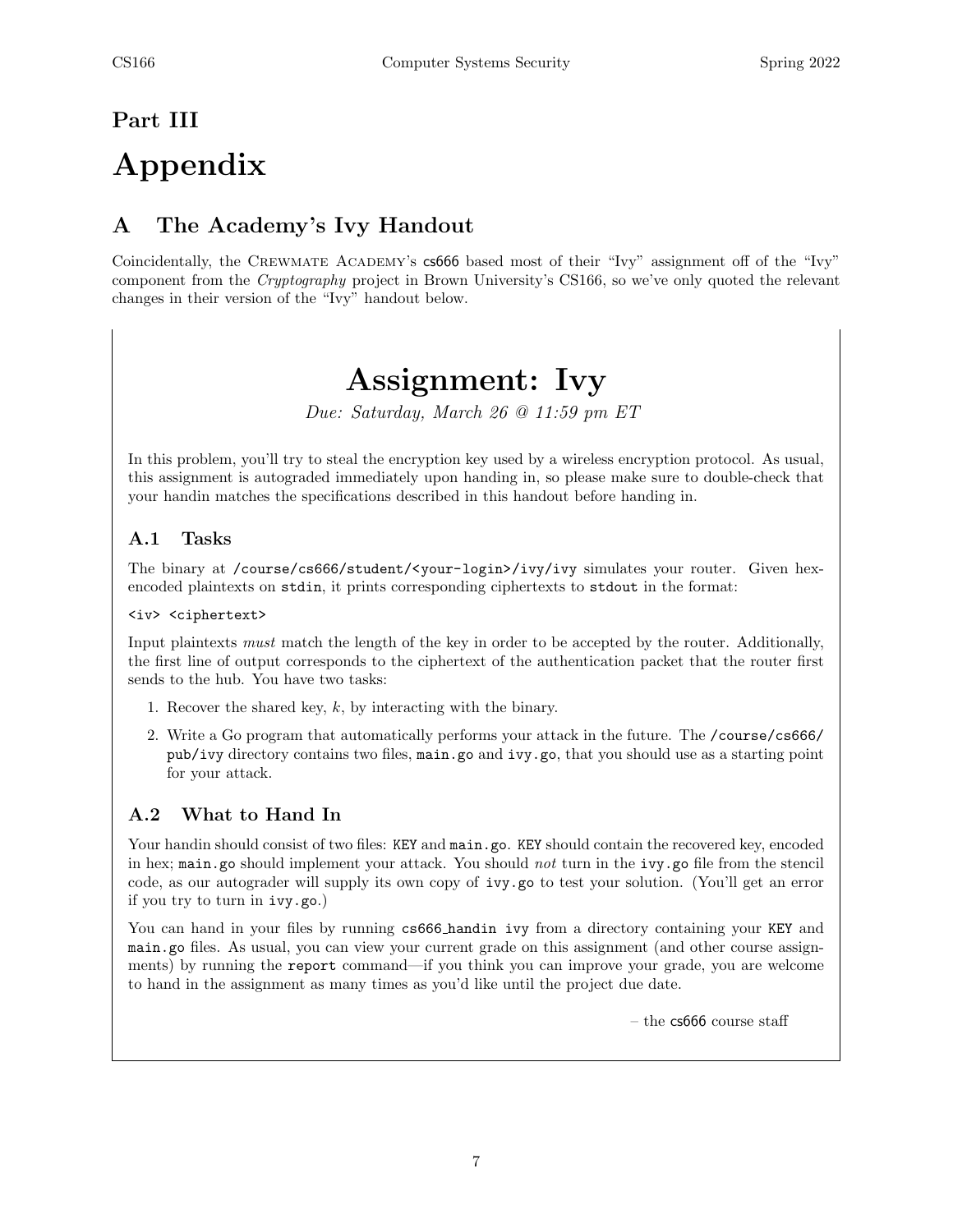# <span id="page-7-0"></span>B Vulnerability Categories

Below, we've listed every vulnerability category we could imagine coming up in a project like this. This means some categories may not necessarily have a corresponding vulnerability in the Crewmate Academy's infrastructure.

While we've discussed some of these vulnerabilities in lecture, some are probably new to you (or might not appear in the same way you've seen before). Much of security involves learning about previously unknown systems, so we expect that you'll need to do your own research into some concepts covered in this project. If you find yourself at a point where you feel that you haven't been taught how to do something, that's okay! You should feel confident that you can do it if you set your mind to it.

We recommend using the CS166 Handin Wiki at <http://cs.brown.edu/courses/csci1660/handin-wiki/> if you want more help and resources for learning about these different vulnerability categories.

| <b>Vulnerability Category</b>                         | Category ID |
|-------------------------------------------------------|-------------|
| Exfiltrated Process Information                       | exfil-pi    |
| Buffer Overflow / Memory Corruption                   | mem-crpt    |
| Path Sanitation Bypass                                | path-byp    |
| Symlink Traversal                                     | symlinkt    |
| Unsanitized Environment Variables                     | env-vars    |
| Outdated System Components with Known Vulnerabilities | sys-vuln    |
| Misconfigured Blocklists / Safelists                  | listconf    |
| TOCTOU (Race Condition)                               | racecond    |
| Misconfigured File / Directory Permissions            | permconf    |
| Escaping chroot or Sandbox                            | breakout    |

You may also find vulnerabilities that do not necessarily fall into any one of these categories. They're rare, but if you find them, feel free to check in with the TAs to see if it will be accepted under a distinct vulnerability category.

# <span id="page-7-1"></span>C Some Hints For Getting Started

In general, always be thinking about places where the system could be failing to take into account or making false assumptions about the integrity, permissions, or format of the data/code it is operating on. Here are some ideas for things to think about as you start analyzing the system:

- 1. How does the hand in system make sure you only turn in code it considers needed for the assignment? What other features/libraries/methods might Go have that are unaccounted for?
- 2. What ends up getting included in a submission when a student runs the hand in script? What does the archive file extraction code accept?
- 3. The autograde system creates temporary files at several steps when it runs, where/how are those files created and what actions are allowed on those files?
- 4. How is data passed between each component of the autograding pipeline? What kind of information about each step might be included in process data?

# <span id="page-7-2"></span>D Grade Scaling Formulas

The following formulas will convert your raw score, the sum of points you earn from your submitted exploits, and the *final project score*, a scaled value computed from your raw score. The *final project score* will be your final grade on the Handin project. These formulas guarantee that reaching the baseline score will result in a final project score of 100% on the Handin project and that earning the maximum amount of extra credit will result in a final project score of 105%.